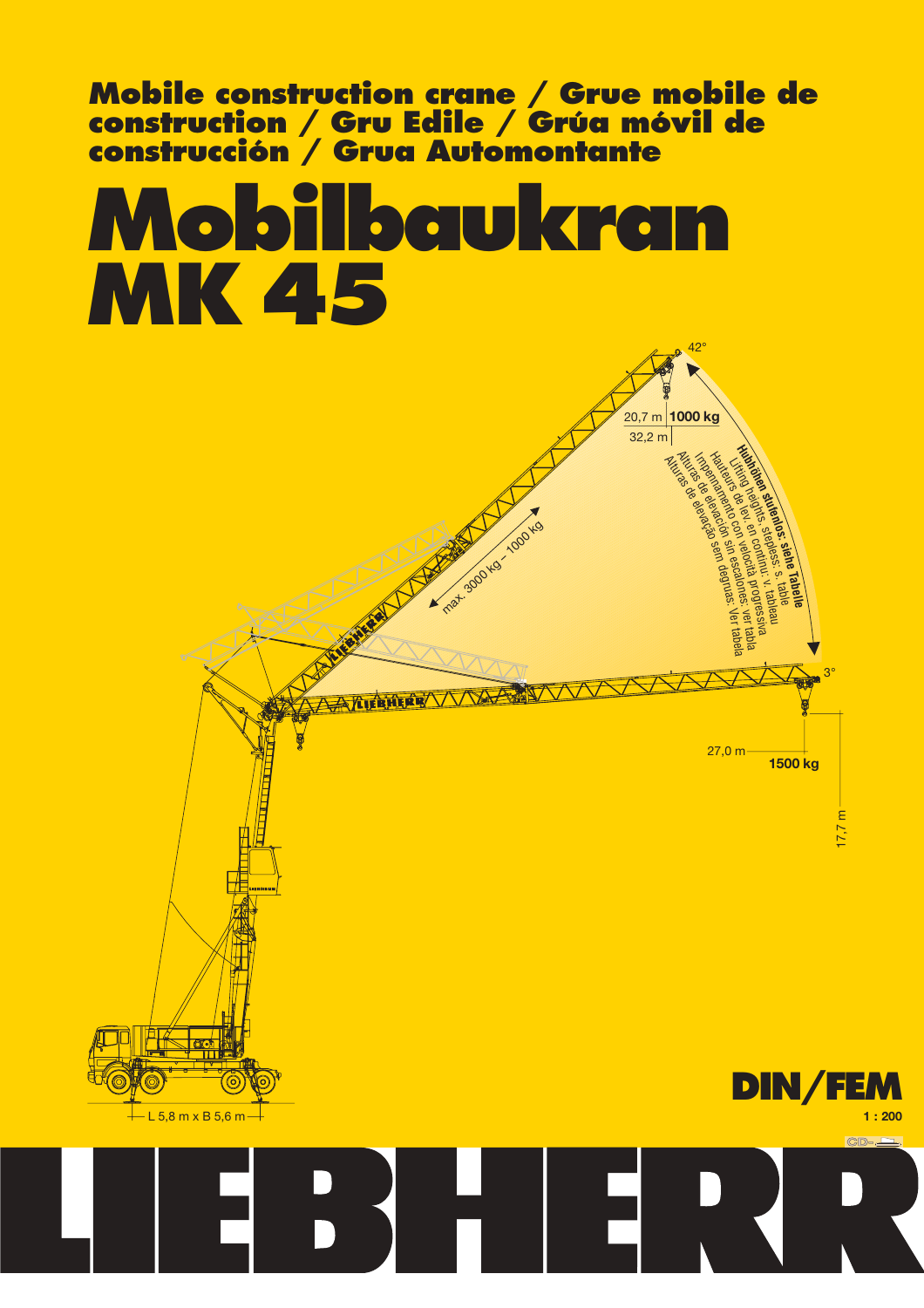

### **Weight / Poids / Peso / Peso / Pesos**

| <b>Aufbaugewicht Kran komplett</b><br>Weight of mounted crane cpl. approx.<br>Poids de la grue montée cpl. env.<br>Peso gru montata completa<br>Peso de grúa competa montada, aprox.<br>Peso aproximado de Grua completamente montada | ca. 23 200 kg |
|---------------------------------------------------------------------------------------------------------------------------------------------------------------------------------------------------------------------------------------|---------------|
| <b>Fahrgestellgewicht</b><br>Weight of chassis approx. / Poids du châssis env.<br>Peso del camion / Peso del chasis, aprox.<br>Peso aproximado do chassis                                                                             | ca. 9600 kg   |
| zulässiges Gesamtgewicht<br>Permissible total weight / Poids total admissible<br>Peso totale ammissibile / Peso total admisible<br>Peso total admissível                                                                              | 33 200 kg     |



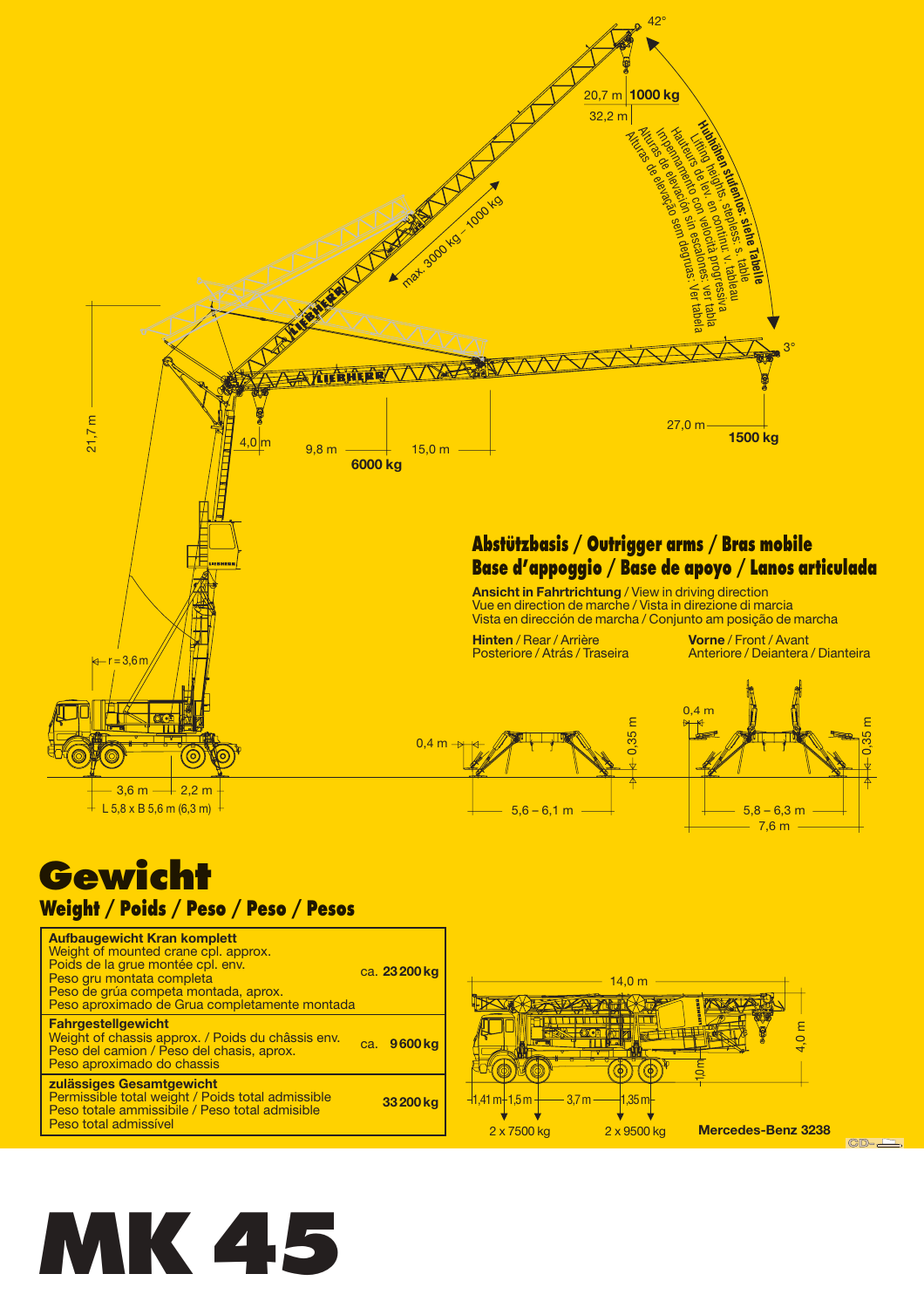### **Ausladung und Tragfähigkeit**

Radius and capacity / Portée et charge / Sbraccio e portata / Alcances y cargas / Alcance e capacidade de carga

|      |                   |                                                             | m / kg |      |      |      |      |      |      |      |      |
|------|-------------------|-------------------------------------------------------------|--------|------|------|------|------|------|------|------|------|
| m    | m / kg            | ∼<br>$0$ $0$<br>$\overline{\phantom{a}}$<br>ei<br>$\bullet$ | 9,8    | 71,0 | 13,0 | 15,0 | 17,5 | 20,0 | 22,5 | 25,0 | 27,0 |
| 27,0 | $4,0-9,8$<br>6000 |                                                             | 6000   | 5060 | 3990 | 3280 | 2660 | 2230 | 1910 | 1660 | 1500 |

### **Auslegersteilstellung**

**Steep angle positions / Flèche en position relevée / Braccio inclinato / Pluma inclinada / Lança inclinada**

|      | Hakenhöhe (m)<br>Φ<br><b>Hook height</b><br><b>Hauteur sous crochet</b><br>Altezza gancio<br>Altura máx. de gancho<br>Máxima altura abaixo do gancho |                                                                                |                       | 2 Ausladung (m)<br>Radius<br>Portée<br><b>S</b> braccio<br>secance máx.<br>Alcance máximo | Capacity<br>Charge<br>Portata<br>Capac. de carga<br>Capacidade | <b>3 Tragfähigkeit (kg) (Zwischenwerte siehe Betriebsanweisung)</b><br>(Values in-between see instruction manual)<br>(Valeurs intermédiaires voir manuel d'instructions)<br>(valori intermedi vedere istruzioni per l'uso)<br>(para valores intermedios, consulte manual de instrucciones)<br>(Valores intermediários, ver instruções de operação) |              |              |  |  |
|------|------------------------------------------------------------------------------------------------------------------------------------------------------|--------------------------------------------------------------------------------|-----------------------|-------------------------------------------------------------------------------------------|----------------------------------------------------------------|----------------------------------------------------------------------------------------------------------------------------------------------------------------------------------------------------------------------------------------------------------------------------------------------------------------------------------------------------|--------------|--------------|--|--|
|      |                                                                                                                                                      | $10^{\circ}$                                                                   | $15^\circ$            | $20^\circ$                                                                                | $25^\circ$                                                     | $30^\circ$                                                                                                                                                                                                                                                                                                                                         | $35^\circ$   | $42^{\circ}$ |  |  |
|      | $\bigcirc$                                                                                                                                           | 20.5                                                                           | 22.6                  | 24,5                                                                                      | 26.4                                                           | 28.3                                                                                                                                                                                                                                                                                                                                               | 30.0         | 32.2         |  |  |
| 27,0 | $\circledcirc$                                                                                                                                       | $(4,0 - 13,6 - 17,5 - 22,0 - 26,6)$ 4,0 - 16,0 - 21,0 - 26,2 4,0 - 19,7 - 25,5 |                       |                                                                                           | $4,0 - 24,7$                                                   | $4,0 - 23,8$                                                                                                                                                                                                                                                                                                                                       | $4,0 - 22,7$ | $4.0 - 20.8$ |  |  |
|      | $\circled{3}$                                                                                                                                        | $-3000 - 2130 - 1560 - 1200$                                                   | $-2490 - 1720 - 1270$ | $-1940 - 1370$                                                                            | 1580                                                           | 1340                                                                                                                                                                                                                                                                                                                                               | 1160         | 1000         |  |  |

### **Geschwindigkeiten**

#### **Speeds / Vitesses / Velocità / Velocidades / Velocidades**

|  | $0 \leftrightarrow 0.8$ U/min  | 3,0 kW, EDC |  |                                       |                                      | Stufe / Step / Cran<br>Marcia / Marcha<br>Velocidade<br>kg | m/min                    |
|--|--------------------------------|-------------|--|---------------------------------------|--------------------------------------|------------------------------------------------------------|--------------------------|
|  |                                |             |  | 13,0 kW, FU                           | 6000<br>$0 \leftrightarrow 1,5$<br>1 |                                                            |                          |
|  | $0 \leftrightarrow 40,0$ m/min | 3,0 kW, FU  |  | $0$ 0                                 | $\overline{c}$                       | 6000                                                       | $0 \leftrightarrow 10,0$ |
|  | ca. 100°/min.                  |             |  |                                       | 3                                    | 3000                                                       | $0 \leftrightarrow 20,0$ |
|  |                                | 7,5 kW, FU  |  |                                       | $\overline{4}$                       | 1500                                                       | $0 \leftrightarrow 40,0$ |
|  | ca. 12°/min.                   |             |  |                                       |                                      |                                                            |                          |
|  |                                |             |  | 400 V                                 |                                      | <b>Hz</b>                                                  | <b>kVA</b>               |
|  |                                |             |  | 111,0 m $5 \times 10$ mm <sup>2</sup> |                                      | 50                                                         | 24,0<br>$\sqrt{2}$       |

## **Technische Daten**

**Technical data - Caractéristiques techniques Caratteristiche tecniche - Características técnicas - Datos técnicos**